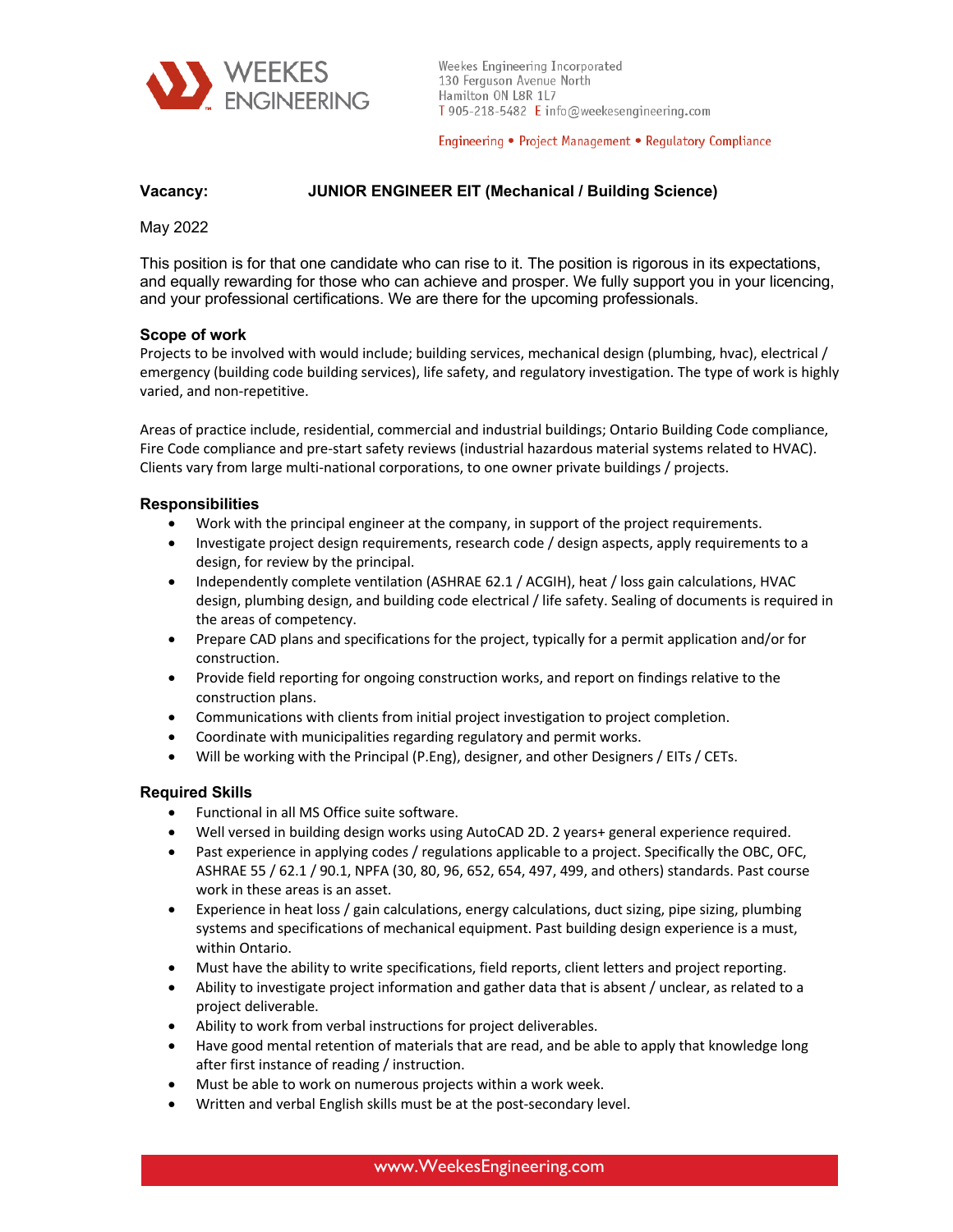

Engineering • Project Management • Regulatory Compliance

# **Required Experience**

- 1–4 years full time experience in the building industry post-graduation (not including co-ops), in building design having sealed calculations, HVAC / Plumbing / Building Services plans and specifications previously in Ontario.
- ASHRAE / Building Science training is required.
- Those candidates with a track record of on-going education, are favoured. www.WeekesEngineering.com

# **Career Development and Training**

- Individual must have their EIT registration for P.Eng. for Ontario, or OACETT registration.
- BCIN registration with a category of qualification (Ministry of Municipal Affairs & Housing) is required to be completed by the candidate so as to prove knowledge of the building code, within the first 6 months, and periods thereafter with 4+ categories of registration minimum in the first two years
- MMAH course manual completion and application of that knowledge is a minimum once at the position.
- Self-training for technical skills related to the position is required. Materials for self-learning will be made available.
- Annual professional training is encouraged (portions of training are funded).
- The opportunity to grow in your applied knowledge and career development.

# **Career Development and Training**

- Individual must have their EIT registration for P.Eng. for Ontario, or OACETT registration.
- BCIN registration with a category of qualification (Ministry of Municipal Affairs & Housing) is required to be completed by the candidate so as to prove knowledge of the building code, within the first 6 months. MMAH course manual completion and application of that knowledge is a minimum once at the position.
- Self-training for technical skills related to the position is required. Materials for self-learning will be made available.
- Annual professional training is encouraged (portions of training are funded).
- The opportunity to grow in your applied knowledge and career development.

### **Transportation**

- You are responsible for your transportation to work each day.
- Parking is available at the office.
- A vehicle is required for site inspection / review works. Candidate must have their own independent transportation.
- Hamilton has an abundance of rental options, from modern to heritage properties.

### **Other Job Details**

Looking for an active individual, who can work within a varied work environment. You will not be doing the same thing each week. Project demands are varied and an the individual must be able to adapt to the changing needs, from client to client and project to project.

This is an ideal position for a person who is able to learn fast, apply that knowledge, and be ready to learn again the next day.

**Application deadline** 2022-06-18

www.WeekesEngineering.com